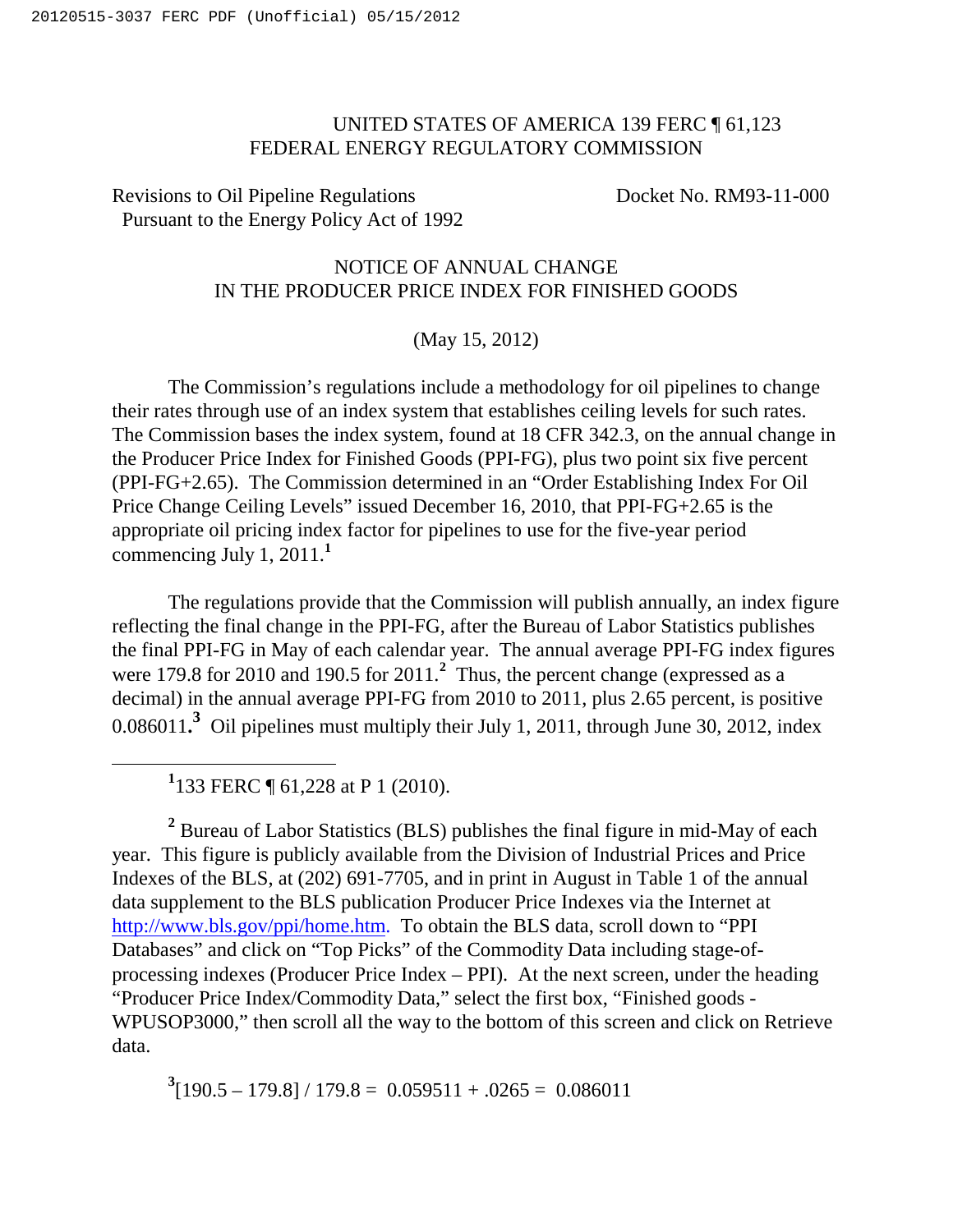Docket No. RM93-11-000 - 2 -

ceiling levels by positive 1.086011**<sup>4</sup>** to compute their index ceiling levels for July 1, 2012, through June 30, 2013, in accordance with 18 CFR 342.3(d). For guidance in calculating the ceiling levels for each 12 month period beginning January 1, l995,**<sup>5</sup>** *see* Explorer Pipeline Company, 71 FERC ¶ 61,416 at n.6 (1995).

In addition to publishing the full text of this Notice in the *Federal Register*, the Commission provides all interested persons an opportunity to view and/or print this Notice via the Internet through FERC's Home Page (http://www.ferc.gov) and in FERC's Public Reference Room during normal business hours (8:30 a.m. to 5:00 p.m. Eastern time) at 888 First Street, NE, Room 2A, Washington DC 20426. The full text of this Notice is available on FERC's Home Page at the eLibrary link. To access this document in eLibrary, type the docket number excluding the last three digits of this document in the docket number field and follow other directions on the search page.

User assistance is available for eLibrary and other aspects of FERC's website during normal business hours. For assistance, please contact the Commission's Online Support at 1-866-208-3676 (toll free) or 202-502-6652 (e-mail at FERCOnlineSupport@ferc.gov), or the Public Reference Room at (202) 502-8371, TTY (202)502-8659. E-Mail the Public Reference Room at public.referenceroom@ferc.gov.

> Kimberly D. Bose, Secretary.

 $^{4}$ 1 + 0.086011 = 1.086011

 $\overline{a}$ 

<sup>5</sup>For a listing of all prior multipliers issued by the Commission, see the Commission's website, http://www.ferc.gov/industries/oil/gen-info/pipeline-index.asp.